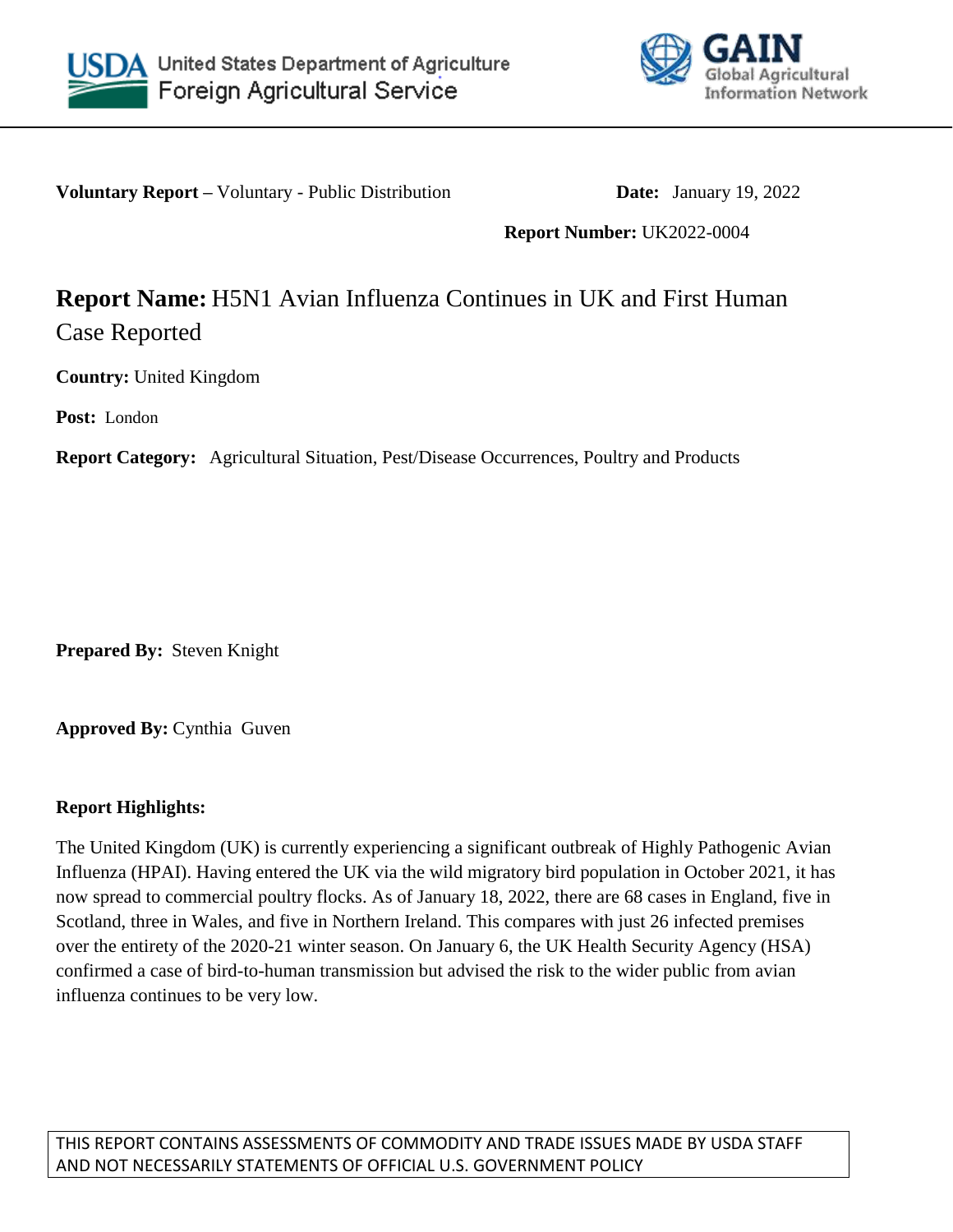## **Executive Summary**

As with many of its European neighbors, the introduction of HPAI by migrating wild birds has become a perennial issue for the UK over the past 15 years. The birds go to the north of Russia for the summer where they mix with others, and the virus spreads, before returning to Europe in the winter. They then infect the domestic wild bird population, as well as kept birds and commercial poultry.

According to Chief Veterinary Officer, Christine Middlemiss, at the Department for Environment, Food & Rural Affairs (Defra), the UK has been experiencing a higher level of virus every two to three years in the migratory wild bird population, revealed by routine surveillance (of dead wild birds submitted via public reports and warden patrols) that provides an early warning of the risk of an outbreak. That then translates into infection in kept poultry, be that backyard poultry, animal sanctuaries, and sometimes commercial farms.

This winter, 2021-22, the UK is facing a significant outbreak of the virus, in this instance with the H5N1 variant. As of January 18, 2022, there are 68 cases in England, five in Scotland, three in Wales, and five in Northern Ireland. This compares with just 26 infected premises over the entirety of the 2020-21 winter season. While the numbers are large for the UK, they remain significantly below the near 300 confirmed cases currently being reported in Italy, as well as large outbreaks elsewhere in Europe.

The impact of the virus is largely economic and can be very serious for individual keepers and companies. Commercially, the UK is primarily a producer of broilers, and to a much lesser extent turkeys and ducks. While commercial cases are being reported, thus far the disease has not affected any of the UK's larger poultry establishments, a production site in Northern Ireland where 22,100 ducks were culled in December being the most significant. Indeed, broiler production in CY2022 is currently up year-on-year, supported by strong domestic demand. Necessarily, the sector is wary of any cases in the larger establishments and, to avoid the cost and disruption of any infection, has voluntarily tightened its already strict biosecurity protocols over and above those imposed by Her Majesty's Government (HMG).

For those who keep backyard flocks it can also be very distressing as, once infection is confirmed, Defra culls the remaining birds and cleanses and disinfects the premises to limit spread as they do in commercial enterprises. After each confirmed case of HPAI, the UK also enforces a three-kilometer Protection Zone and ten-kilometer Surveillance Zone around the premises.

This is over and above the Avian Influenza Prevention Zone (AIPZ) requirements that came into force across Great Britain (England, Wales, and Scotland) on the November 3, 2021, and in Northern Ireland on November 17, 2021, as the severity of the situation became clear. The AIPZ means that bird keepers must:

- house or net all poultry and captive birds to keep them separate from wild birds
- cleanse and disinfect clothing, footwear, equipment, and vehicles before and after contact with poultry and captive birds – if practical, use disposable protective clothing